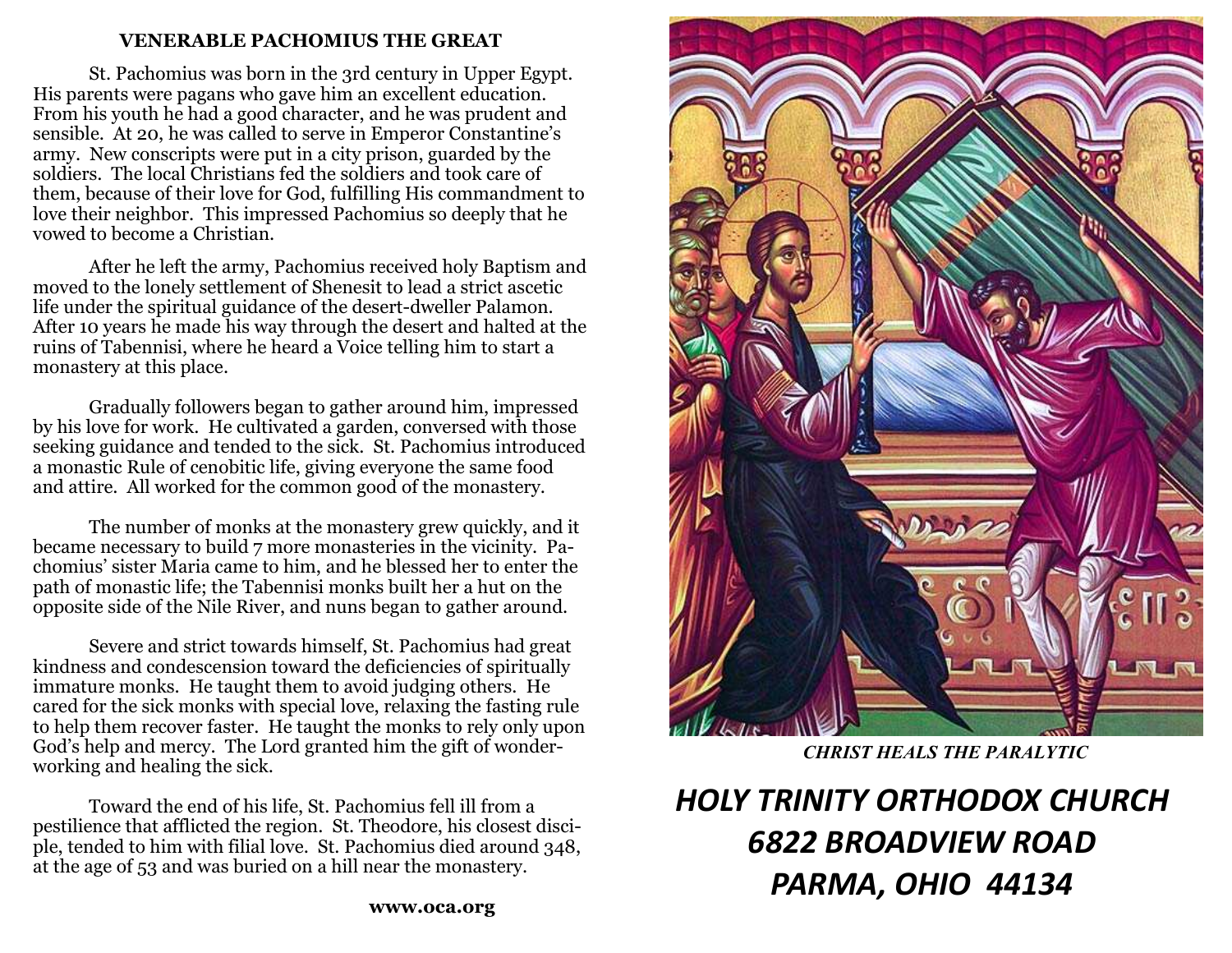# *THE TRINITARIAN*

#### *Published Weekly by the* **HOLY TRINITY ORTHODOX CHRISTIAN CHURCH** 6822 BROADVIEW ROAD, PARMA, OHIO 44134 **CHURCH OFFICE PHONE: 216-524-4859 CHURCH WEBSITE: http://www.holy-trin.org** V. REV. ALEXANDER GARKLAVS, PASTOR

Divine Liturgy at 9:00 A.M. Church School Every Sunday at 10:45 A.M. (During the Months of September thru May)

Vespers - Every Saturday - 5:00 P.M. Choir Rehearsals Every Thursday at 7:30 P.M. Michael N. Pilat, Choir Director

RECTORY: 963 John Glenn Drive, Seven Hills, Ohio 44131 Phone 516-761-8772

BULLETIN 28 - VOLUME LIX TONE 3 MAY 15, 2022

## *FOURTH SUNDAY OF PASCHA*

*Paralytic*

*Ven. Isaiah, Wonderworker of the Kiev Caves; Ven. Pachomius the Abbot, and Ven. Silvanus of Nerekhta; Pachomius the Great, Founder of Cœnobitic Monasticism; St. Achilles, Bishop of Larissa; St. Isaiah, Bishop and Wonderworker of Rostov; Ven. Evfrosín, Abbot and Wonderworker of Pskov, and his disciple, Ven. Serapion; The slain Crown Prince Dimitry of Uglich and Moscow*

 "By the pool of Bethsaida the Lord found a man paralyzed from youth. In His compassion, He restored the man to health, saying: Take up your mat and go your way, along the path of righteousness."

Exapostilarion, Tone I

## *WEDNESDAY OF MID-PENTECOST*

*Wednesday, May 18*

 "Having passed through half the Paschal season, we entreat You, O Source of our life: Let our thirsty souls partake of the waters of piety and true devotion, for You invite everyone to come to You and drink. O Fountain of Life, O Christ, our God, glory to You."

Troparion, Tone VIII

TODAY'S EPISTLE: ACTS 9:32-42 TODAY'S GOSPEL: JOHN 5:1-15

#### **HOLY WORSHIP THIS WEEK:**

Tuesday, May 17 6:00 p.m. Vespers<br>Wednesday, May 18 9:00 a.m. Divine L

Wednesday, May 18 9:00 a.m. Divine Liturgy - **Midfeast of Pentecost**<br>Saturday, May 21 4:00 p.m. Memorial Service for Dean Gonzalez 4:00 p.m. Memorial Service for Dean Gonzalez 5:00 p.m. Great Vespers

#### **Daily Scripture Readings**

| Monday, May 16               | Acts 10:1-16        | John 6:56-69  |
|------------------------------|---------------------|---------------|
| Tuesday, May 17              | Acts 10:21-33       | John $7:1-13$ |
| Wednesday, May 18            | Acts 14:6-18        | John 7:14-30  |
|                              | Hebrews $2:11-18$   | John $5:1-4$  |
| Thursday, May 19             | Acts 10:34-43       | John 8:12-20  |
| Friday, May 20               | Acts $10:44-11:10$  | John 8:21-30  |
| Saturday, May 21             | Acts 12:1-11        | John 8:31-42  |
| (Sts. Constantine and Helen) | Acts $26:1-5,12-20$ | John 10:1-9   |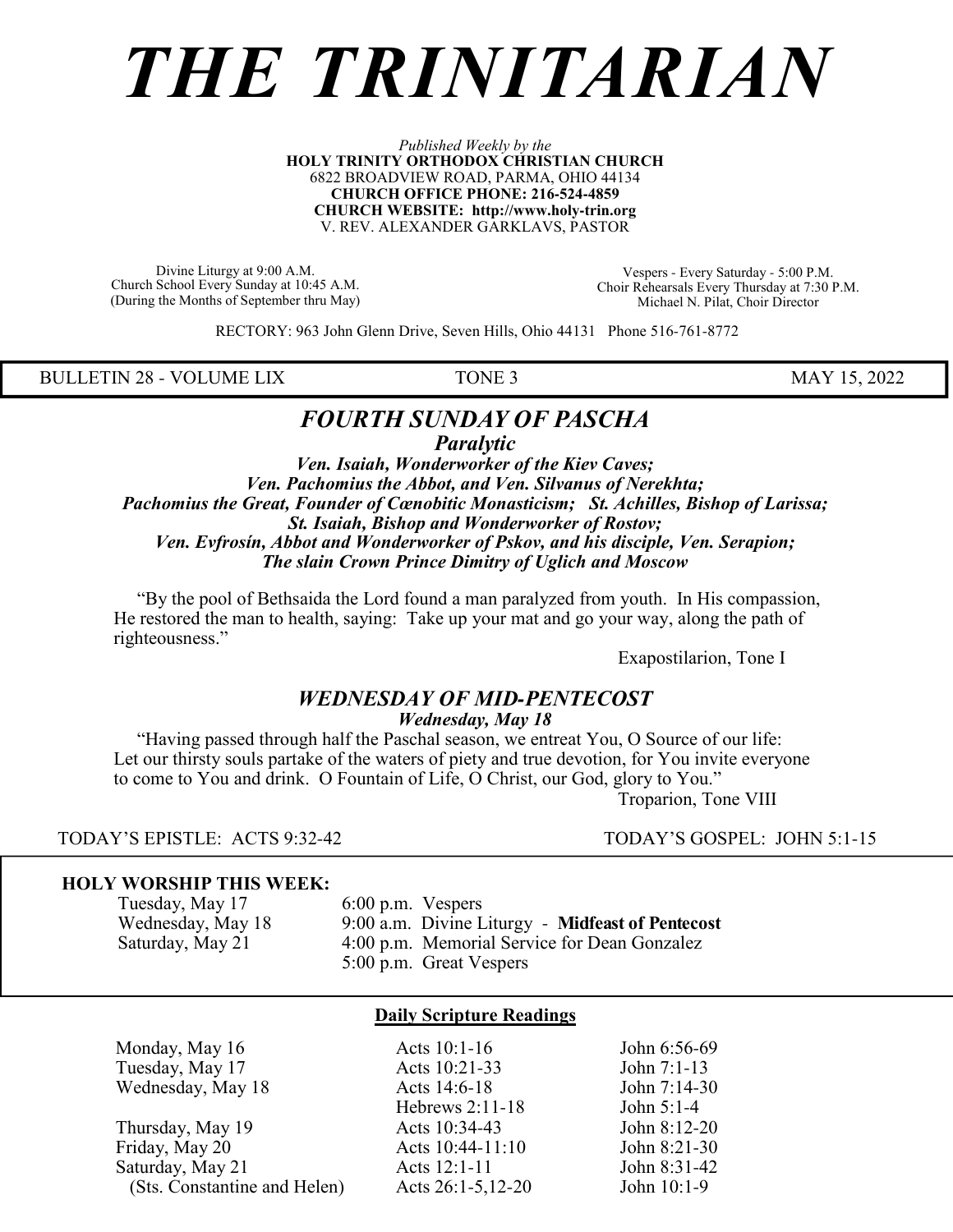#### **ORTHODOX CHRISTIAN CHURCH OF THE HOLY TRINITY**

Bulletin 28 - Volume  $L\overline{IX}$  May 15, 2022

**WAY:** 

#### **COMING EVENTS**

| MAT:       |                                                      |
|------------|------------------------------------------------------|
| 22, Sunday | Parish Council meeting after Divine Liturgy          |
|            | 4:00 p.m. IOCC Anniversary Banquet                   |
| 30, Monday | 8:30 a.m. Grave Blessings at St. Theodosius Cemetery |
| JUNE:      |                                                      |
| 12, Sunday | Pentecost                                            |
| 19, Sunday | Noon Luncheon in honor of Fr. Alexander at Woodside  |
|            |                                                      |

#### **MEMORY ETERNAL:**

 Sophie Lynk fell asleep in the Lord and was buried on Thursday, May 12, 2022. Memory Eternal!

#### **DATE CHANGE!**

 The Parish Council will meet NEXT Sunday, May 22, following the Divine Liturgy.

#### **IOCC BANQUET:**

 The 30th Anniversary Banquet of the IOCC is Sunday, May 22, at St. Sava Church in Broadview Hts. Doors open at 4:00, with dinner at 5:00. Your support will help families in the U.S., as well as Ukraine, Greece, Syria and Ethiopia. Tickets are \$50; see Diane Hastings or Paula Svilar. Details are in the Hall.

#### **MEMORIAL DAY GRAVE BLESSINGS:**

 Fr. Alexander will be at St. Theodosius Cemetery beginning at 8:30 a.m. on Memorial Day, May 30. If you have family members' grave that you would like blessed, please sign up in the Fellowship Hall.

#### **HONORING FR. ALEXANDER;**

 On Sunday, June 19, there will be a retirement luncheon for Fr. Alexander at St. Michael's Woodside, beginning at noon. The menu features your choice of Beef Tips or Champagne Chicken. Tickets are \$40, with no charge for children under 10; they are on sale today during Coffee Hour, or contact Jewelann Stefanar (216-402-8599); or Rita Bellack (330-204-9513).

#### **TRINITARIAN COVERS:**

 The covers today are offered by Pauline Smolarchuk in blessed memory of her brother John Plavko.

#### **FLOWERS:**

 The flowers today are offered by Judy Howe in blessed memory of Harold and Lois Howe.

#### **COFFEE HOUR:**

 Our refreshments today are donated by Table of Eight. Donors are still needed for May 29 and June 5

#### MIDFEAST OF PENTECOST

The celebration on Wednesday this week of the Midfeast of Pentecost is the midpoint of the fifty days between the Feasts of Pascha and Pentecost. St. John tells us (John 7:14) that "in the midst of the feast Jesus went up into the Temple, and taught." The Feast in question is the Feast of Tabernacles (celebrated in September), not Pentecost.

The Church has appointed John 7:14-30 to be read for the Midfeast, thereby linking Pascha and Pentecost. In Chapter 8 of St. John's Gospel, the Lord came to the Temple again and taught the people who came to Him. After leaving the Temple, He encounters the man born blind. We will hear about him on the Sunday of the Blind Man.

The Troparion of the Midfeast hints at the encounter of Christ and the Samaritan Woman commemorated next Sunday.

"In the middle of the Feast, O Savior, fill my thirsting soul with the waters of Godliness, as Thou didst cry to all: If anyone thirst, let him come to Me and drink. O Christ God, Fountain of our life, glory to Thee!"